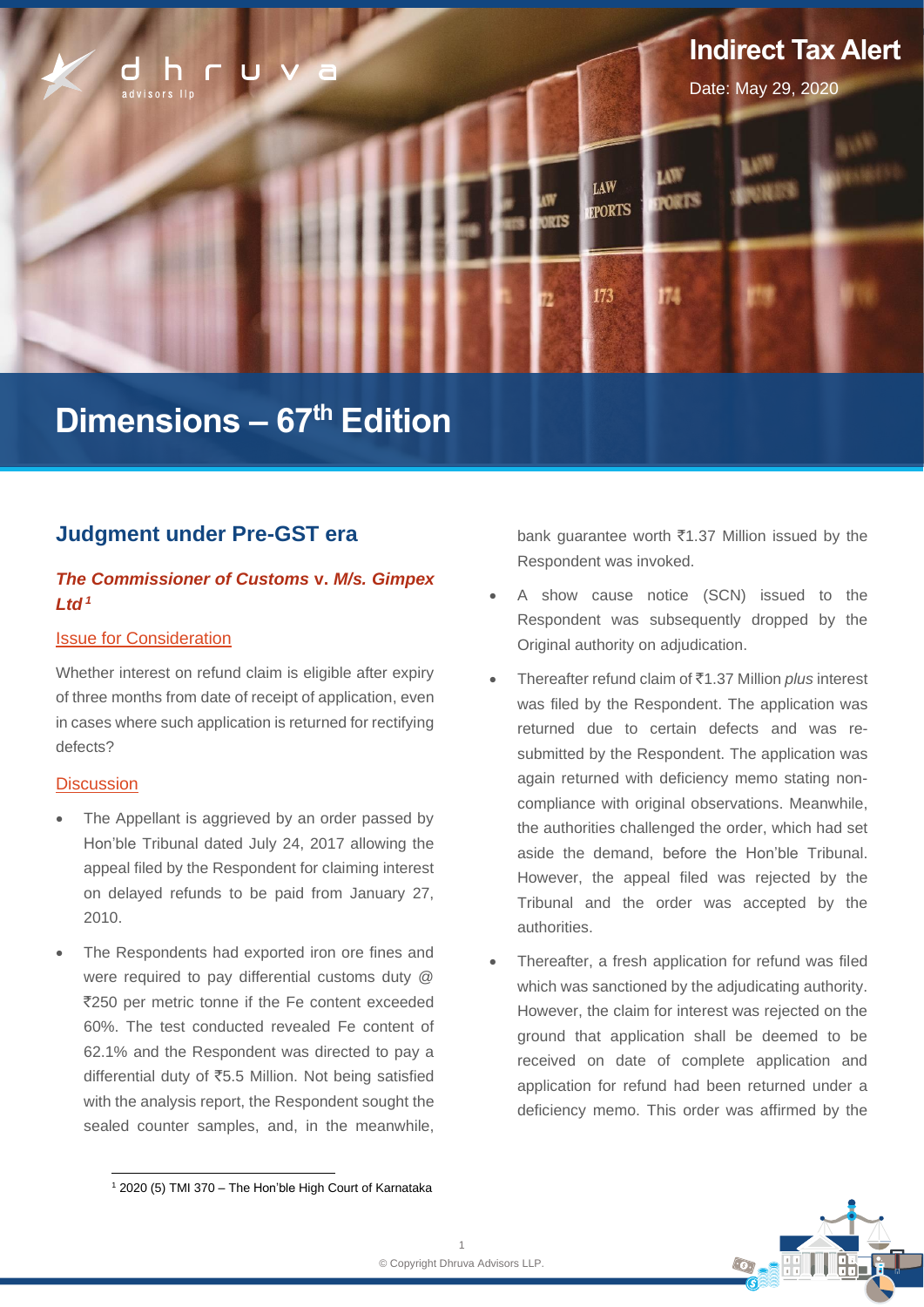appellate authority and the Respondent filed an appeal against it before the Tribunal.

- The Tribunal in its order held that the claims were returned due to issuance of deficiency memo. The conclusion that deficiency memo having been addressed itself would evidence that there cannot be a claim for interest as no SCN was issued, is erroneous. This is because section 11B of the Central Excise Act, 1944 does not contemplate return of refund claim. Reliance was also placed on the decision in the case of *Ranbaxy Laboratories Ltd.* v. *Union of India*<sup>2</sup> wherein it was held that interest liability should arise after expiry of three months from the date of receipt of an application. Thus, the Tribunal allowed interest from the date of expiry of three months from date of filing of said refund claim, i.e. January 27, 2010 to the Respondent.
- The Hon'ble High Court observed as follows:
	- The Tribunal rightly concluded that the claim for interest would arise after three months from the date of filing of said refund claim.
	- ‒ Defect in an application will only render the application as irregular and not illegal. On the other hand, if an application was rejected, then the applicant would have to opt for a fresh filing of refund application.
	- If an application is returned by the department due to deficiencies which are subsequently remedied pursuant to which such application is adjudicated by the authorities, the argument of a defective application for not granting the interest from the date of application should not be correct.
	- The fresh application filed by the Respondent was merged and adjudicated along with the earlier application and in light of such facts the application for refund would not be contrary to section 11B of the Central Excise Act, 1944.

## **Judgment**

The Hon'ble High Court did not admit the appeal in the absence of any substantial question of law involved for being adjudicated.

## **Dhruva Comments:**

Claim for interest and the relevant date for computation has been a subject matter of debate. The Tribunal judgment is in line with the decision of *Ranbaxy Laboratories Ltd.* (*supra*) and provides much needed clarity to the authorities while adjudicating claims of refund and interest arising thereon*.*

# **Circular under GST era**

# *Clarification in respect of appeal in regard to non-constitution of Appellate Tribunal<sup>3</sup>*

- A person aggrieved by an order passed under section 107 or 108 of the of the CGST Act, 2017 (and the respective State GST Acts) can file an appeal before the Appellate Tribunal as per section 112 of the CGST Act, 2017. However, the Appellate Tribunal had not been constituted in view of the order of the Hon'ble Madras High Court in the case of *Revenue Bar Assn.* v. *Union of India<sup>4</sup>* and therefore the appeal cannot be filed within three months from the date on which the order sought to be appealed against is communicated.
- CBIC had issued an order<sup>5</sup> to state that the time limit to file an appeal before the Appellate Tribunal shall be within three months (six months in the case of appeals by Government) from the date of communication of the order or date on which the President / State President of the Appellate Tribunal enters office, *whichever is later*.
- CBIC had issued another circular<sup>6</sup> wherein it was clarified that the cases should be disposed of speedily without waiting for the constitution of the Appellate Tribunal. Also, the authorities while passing the order should mention in the preamble

 $\left( \cdot$   $\circ$  .

<sup>5</sup> Order no. 09/2019-Central Tax dated December 03, 2019 <sup>6</sup> Circular no. 132/2/2020-GST dated March 18, 2020

 $2$  2011 (273) ELT 3 (S.C.) – The Hon'ble Supreme Court

<sup>3</sup> Trade Circular No. 9T of 2020 dated May 26, 2020 <sup>4</sup> 2019 (9) TMI 983 – The Hon'ble Madras High Court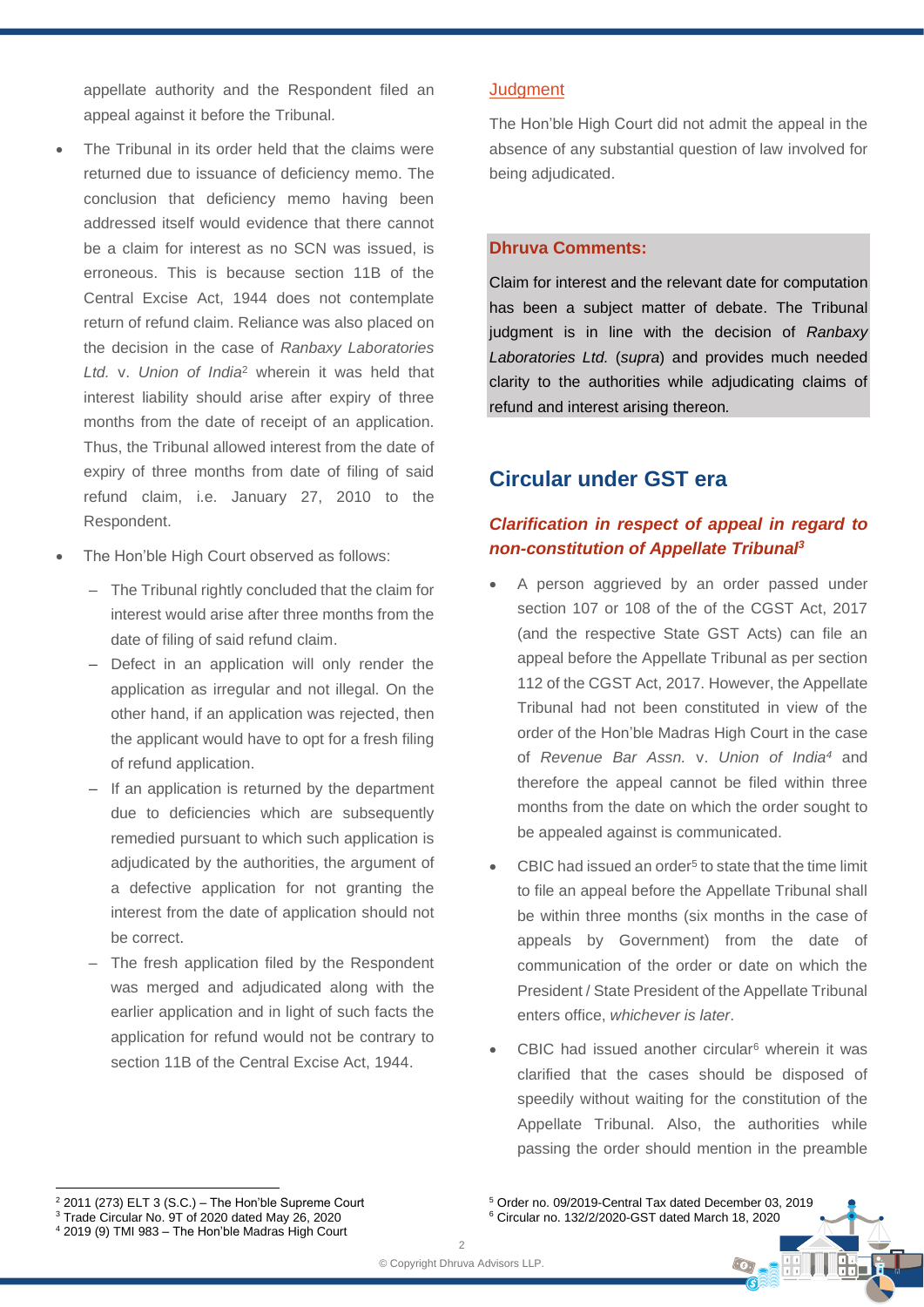that an appeal can be made to the Appellate Tribunal whenever it is constituted within three months from when the President / State President of the Appellate Tribunal enters office.

The Maharashtra Government has now issued the present circular (said circular) clarifying the timelines for filing of an appeal before the Appellate Tribunal as stated in the circular *(supra)*. Additionally, the said circular also states that if a demand is confirmed and the tax payer proposes to file an appeal against the order under section 112 of the CGST Act, 2017, then the tax payer should submit a declaration, to such extent in the prescribed format, within 15 days from the communication of the said order, else it would be presumed that the tax payer is not willing to file an appeal and the recovery proceedings would be initiated as per the law.

## **Dhruva Comments:**

The said circular issued by the Maharashtra Government though is in line with the circular *(supra)* issued by the CBIC but the format prescribed for the **declaration** contains an undertaking that the appeal would be filed by the tax payer, before the Appellate Tribunal, **within seven days** from the constitution of the Tribunal. The said timeline appears to run contrary to the timelines prescribed under the law.